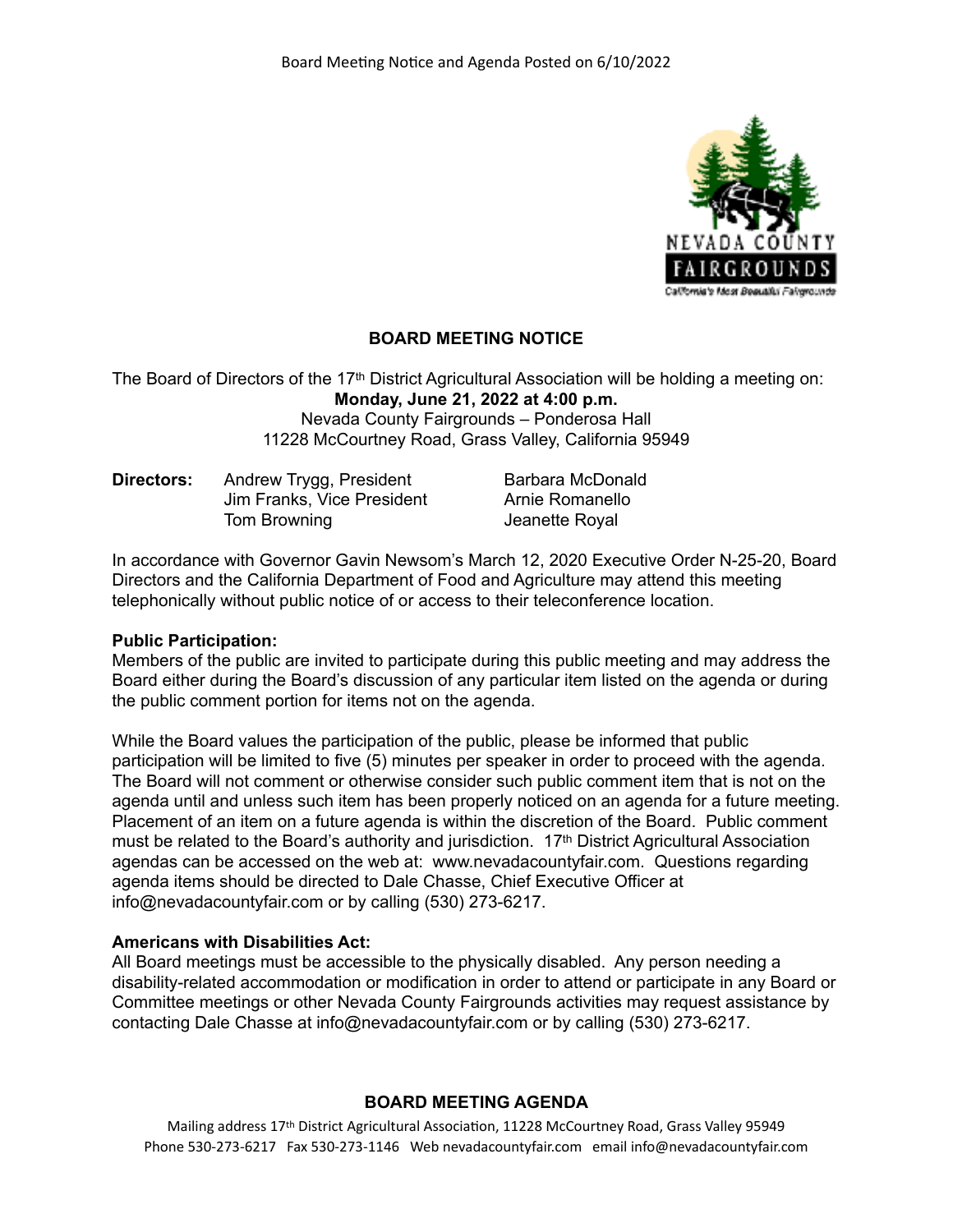## **Monday, June 21, 2022 at 4:00 p.m.**

Nevada County Fairgrounds – Ponderosa Hall 11228 McCourtney Road, Grass Valley, California 95949

Items listed on this agenda may be considered in any order at the discretion of the Board President. All items so listed may be considered for action. Any item not listed on the agenda will not be discussed or considered by the Board.

- Roll Call
- Call to Order President Trygg
- Declaration of a Quorum
- Introduction of Guests and Staff
- Public Comment on Items Not on the Agenda
- Consent Calendar (Discussion/Action) The items on the Consent Calendar will be enacted in accordance with recommended action under one motion unless trailed from the Consent Calendar by the Board. Any member wishing to trail an item from the Consent Calendar should notify Dale Chasse, Chief Executive Officer, prior to the meeting. Trailed items will be considered after the motion to approve the Consent Calendar.
	- A. Minutes, Board Meeting June 6, 2022
	- B. Facility Rentals June 2022
	- C. Standard Agreements June 2022
	- D. Standard Hazardous Agreements June 2022
	- E. Sponsorship Agreements June 2022
	- F. Judges Contracts June 2022
- Nevada County Fairgrounds Foundation Report (Directors Royal & Trygg)
- Finance Committee Report (Directors Browning & Franks)
	- Financial Reports (Discussion/Action) June 2022
- Capital Improvements Committee Report (Directors Royal & McDonald)
	- Lath House Project (Discussion/Action)
	- RV Park Project (Discussion/Action)
- Concessions Committee Report (Directors Browning & Romanello)
	- Perspective Food Vendors (Discussion/Action)
	- Alcohol Vendors, Pricing (Discussion/Action)
- 2022 Draft Horse Classic Committee Report (Directors McDonald & Trygg)

Mailing address 17th District Agricultural Association, 11228 McCourtney Road, Grass Valley 95949 Phone 530-273-6217 Fax 530-273-1146 Web nevadacountyfair.com email info@nevadacountyfair.com